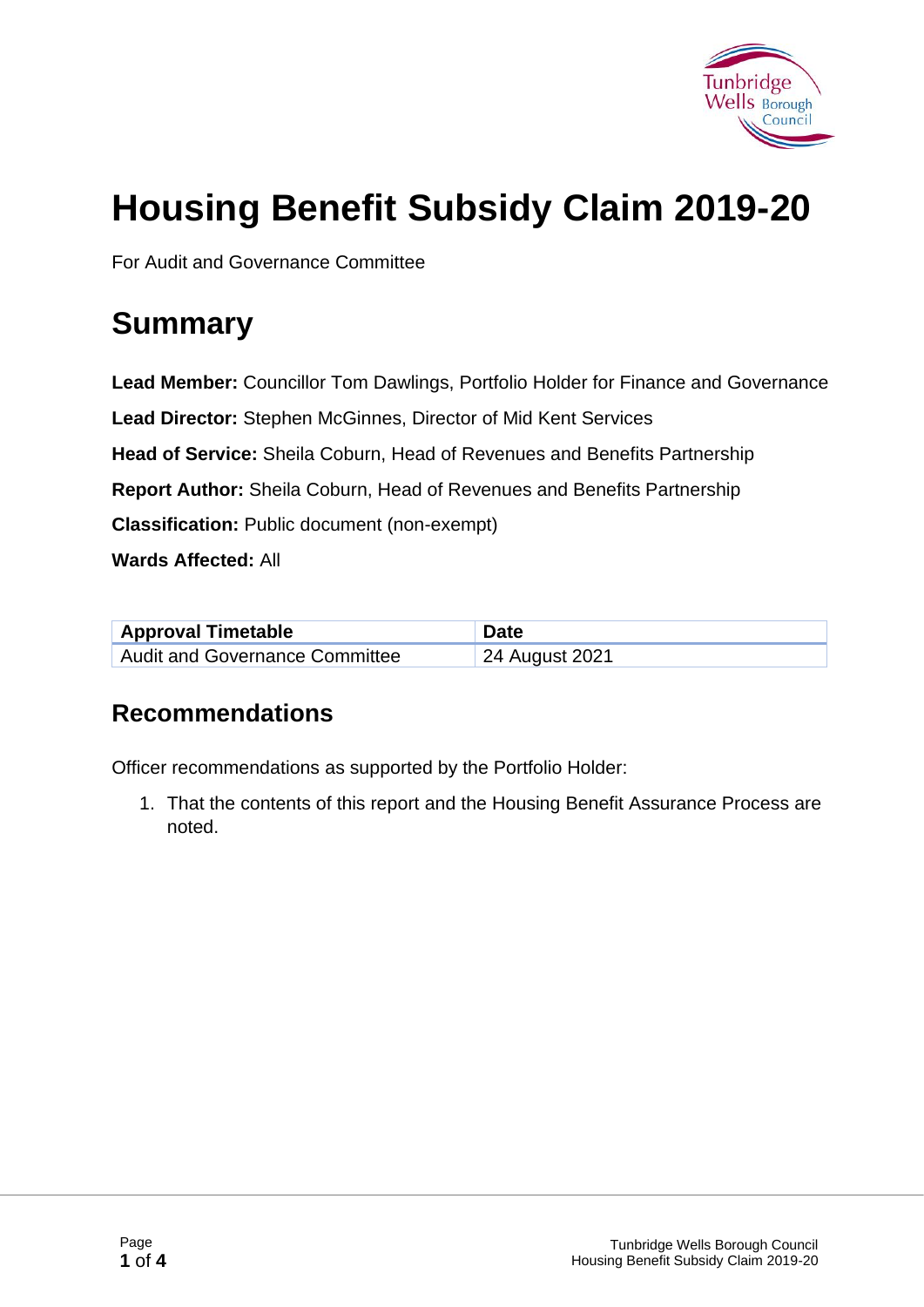

# **1. Introduction and Background**

- 1.1 Each year the Housing Benefit audit process is due to be completed by 30 November, which is a deadline set by the Department of Work and Pensions (DWP).
- 1.2 External Audit is required to perform specific test requirements determined by the DWP on defined sample basis and to report the results of those procedures to the local authority and DWP.
- 1.3 Due to the COVID pandemic, the DWP recognised there might be operational issues with external audit companies and local authorities meeting this deadline so offered authorities an alternative deadline of 31 January 2021.
- 1.4 Due to staff resource issues at Grant Thornton, the Council had to request the DWP for a another extension to 31 March 2021 and then a further extension to 31 May 2021.
- 1.5 The value of subsidy claimed from the DWP for Housing Benefit paid to claimants amounts to £28.2 million.
- 1.6 Testing was undertaken on samples of cases and 7 errors were found which provided for a total gross adjustment of £3,659 to the claim.
- 1.7 The Revenues and Benefits Service carried out over 50,000 benefit assessments during 2019-20 and whilst that work is undertaken with a high degree of accuracy, supported by robust quality assurance measures, a level of error is unavoidable. It is commonplace for Housing Benefit grant claims to be qualified.
- 1.8 Due to the number and type of errors identified, it is not proposed to have an action plan put in place. Staff will be reminded of the importance to ensure figures are not transposed and calculations are double checked to minimise errors in future.

# **2. Options Considered**

2.1 This report is for information only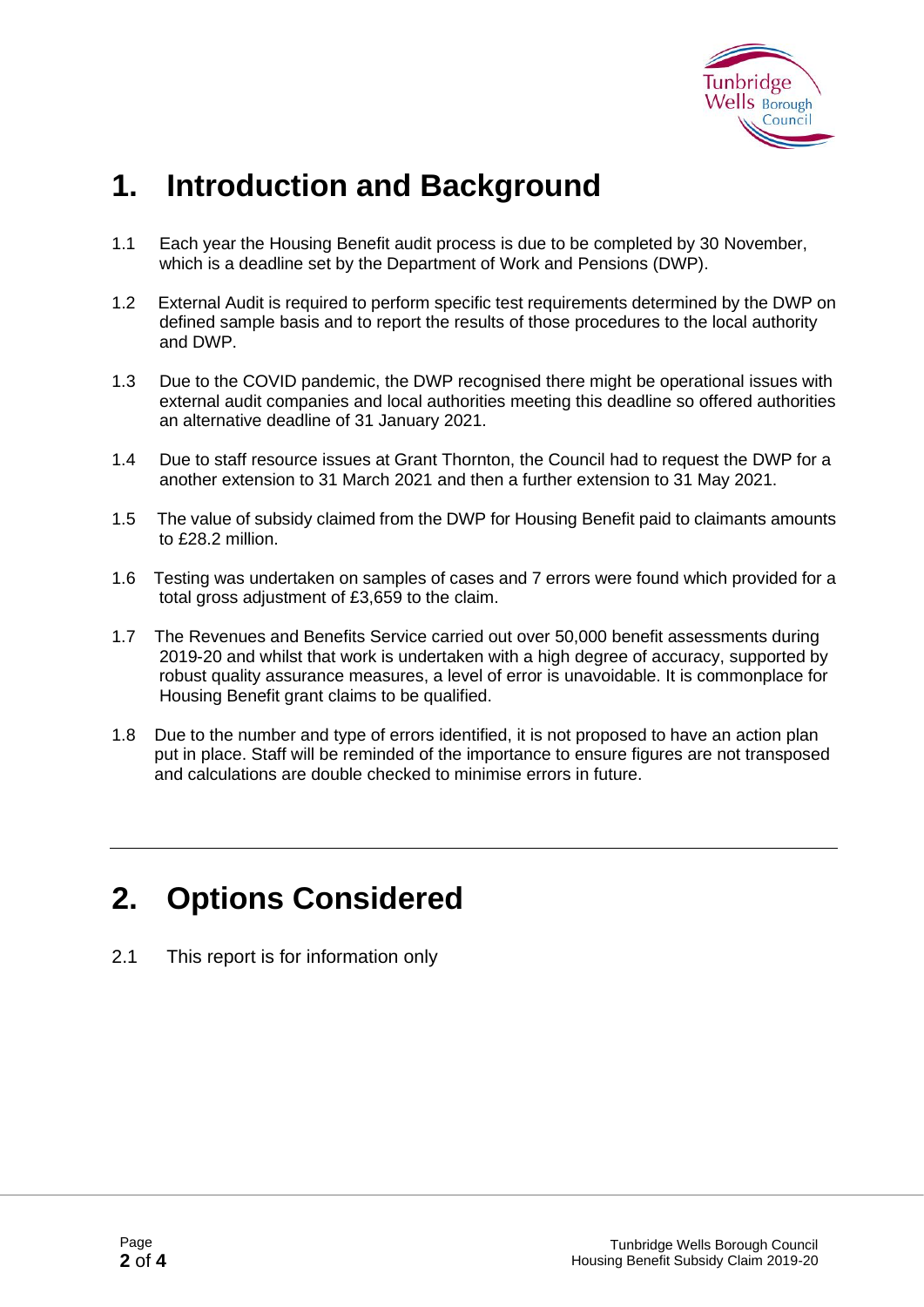

# **3. Cross Cutting Issues**

### **A. Legal (including the Human Rights Act)**

The Department for Work and Pensions has developed the Housing Benefit Assurance Procedure (HBAP) that provides a comprehensive guide to providing assurance of Housing Benefit Subsidy claims submitted by Local Authorities including the testing methodology to establish a basis for the assurance and amendment of claims prior to final submission and the provision of the tools with which to conduct the assurance engagement.

The Housing Benefit Grant Claim Audit by Grant Thornton was undertaken in accordance with the HBAP procedures.

Gina Clarke, Mid Kent Legal

#### **B. Finance and Other Resources**

The adjustments outlined have minimal impact on the net value of the Council's claim and the level of error identified does not indicate any significant underlying control weaknesses.

Jane Fineman - Head of Finance, Procurement and Parking

### **C. Staffing**

There are no changes to staffing proposed in this report.

Sheila Coburn, Head of Mid Kent Revenues and Benefits

#### **D. Risk Management**

The work undertaken by Grant Thornton provides external assurance to the Council on the effectiveness of arrangements for the accurate payment and recording of benefit expenditure.

Sheila Coburn, Head of Mid Kent Revenues and Benefits